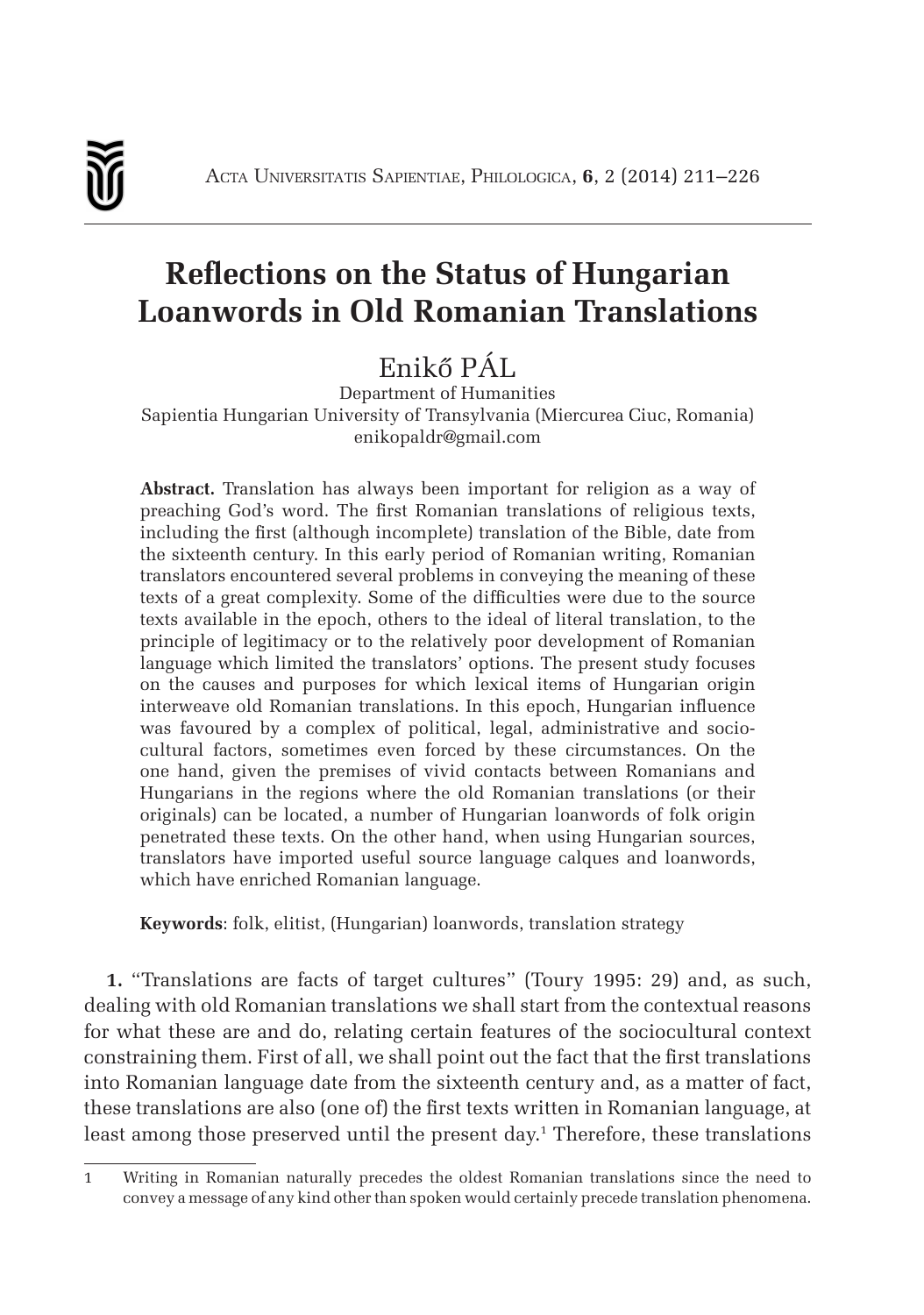provide us the first, relatively overall view on old Romanian language. Given the circumstance that Romanian writing itself had been in a somewhat precarious condition, the first translations in this vernacular language naturally confronted several problems due to certain disadvantages pertaining to the target language per se. On the other hand, and what is more important to translation phenomena, these translations are translations of religious texts, $\alpha$  which once again determined the nature of translation into Romanian in the old period. Hence, these translations reflect some common features that characterise all Bible translations, but, apart from that, they also have certain particular characteristics.

In the case of old Romanian biblical translations we might speak of individual rather than collective translational norms, models and behaviour, since they may be regarded as "isolated practices which do not pertain to a unitary activity" (Gafton 2009: 1). There existed a general principle which governed the process of rendering holy books, i.e. literal translation. However, in the case of old Romanian translations, unlike Bible translations in other vernacular languages, the ideal of literal translation, apart from continuing a tradition meant to legitimate the target text for the Church and for the readers, was also determined by the relatively poor condition of old Romanian language. On the one hand, the translators' main concern was not to alter God's words, thus showing less regard for the requirements of the target language or for the readers. On the other hand, they sometimes apply word for word translation partially because Romanian language lacked in means of expression appropriate for the translation of the biblical texts (Rosetti 1931: 138).

Although a well-defined translation theory did not exist in the sixteenth century yet, certain direct or indirect traces regarding the translators' conception of translation phenomena may be found in either their testimony expressed in the Preface of a translation, or in their concrete translation solutions they adopted (see also Gafton 2011a: 205–207; Gafton 2011b: 261–272). For instance, the process of source selection was also an issue of legitimacy for Romanian translators, as in the sixteenth century the Romanian translators' choice for one source over another was guided by several factors. Adopting a model for Bible translation available at the time (Slavonic, Latin, Hungarian, German) was determined, on a restricted level, by the local authority, represented by the dominant confession (orthodox or protestant), and, on a larger level, by the

On the other hand, these translations dating back to the sixteenth century are, in turn, copies of older originals, which show that a certain translation tradition and, previously, writing in Romanian must have existed prior to this century as well, only those writings have perished.

<sup>2</sup> The texts we shall refer to in the present study are: fragments of the Acts of the Apostles, of Gospel and of Apostolic Letters: cv, cв, cр, cs; books of psalms:  $_{\rm FRAG.}$  тор.; homilies: cc<sub>1</sub>, cc<sub>2</sub>; a prayer book: MO; Bible translations: PO, NTB, BB (for the abbreviations see References at the end of the paper). These belong to the sixteenth century except for the last two composed in the seventeenth century.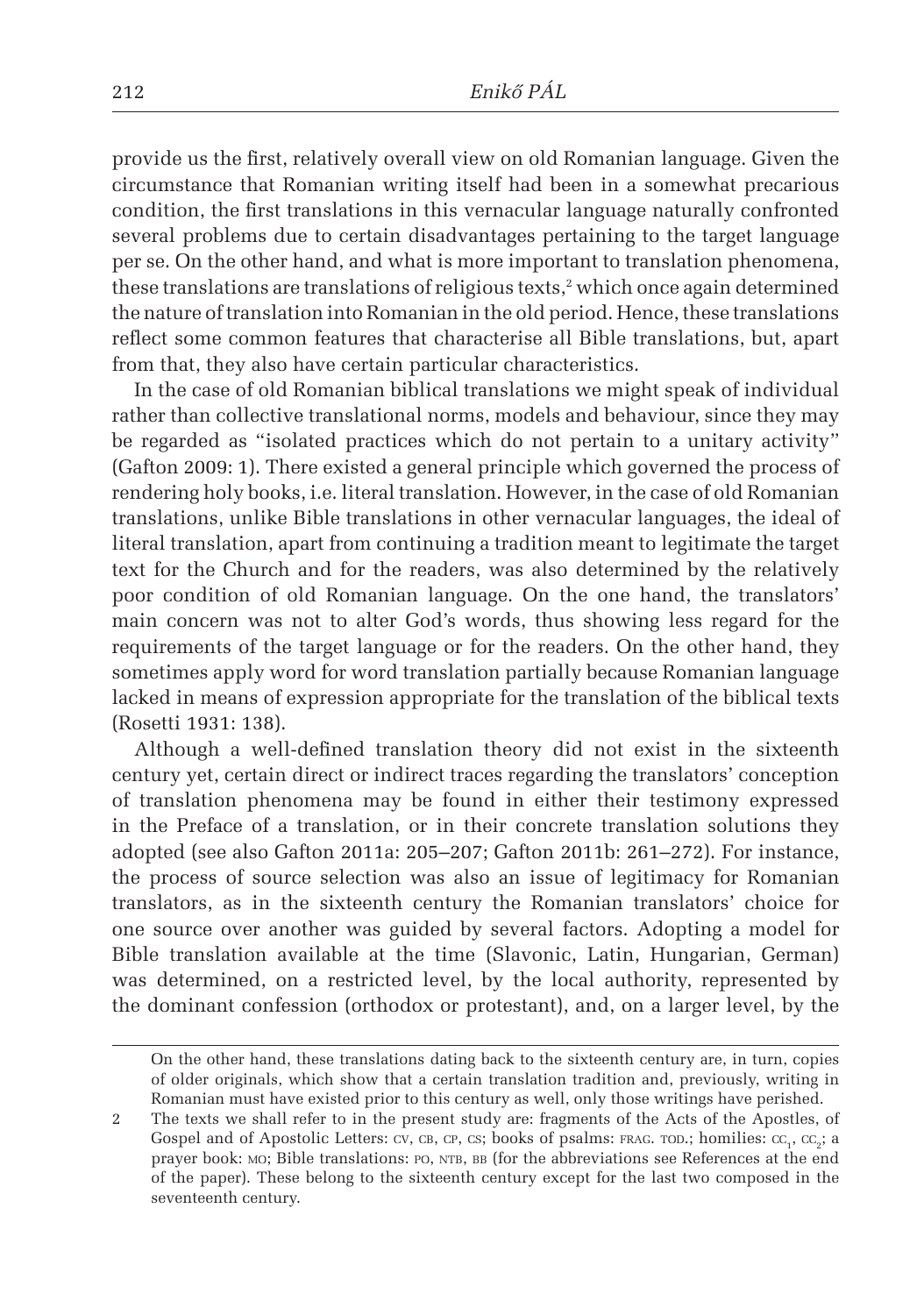cultural sphere of influence (Eastern, Greek-Slavonic in Moldavia and Wallachia vs. Western, Latin influence in Transylvania) to which the region where the translation had been carried out belonged to (Gafton 2009: 3). In this regard, we shall point out that many of the first Romanian translations were made in Banat-Hunedoara, where they appeared under the auspices of Calvinism, propagated first by Hungarians. Another important aspect to be taken into account is that, due to particular historical, political, cultural etc. conditions, in the region of Banat-Hunedoara, Hungarian language enjoyed a high prestige, which could confer authority to the Bible versions written in this vernacular language. In addition, in these regions there existed long term and vivid contacts between Romanians and Hungarians, thereby Hungarian language could have been even more accessible for Romanian translators than the acknowledged worship languages. As a consequence, translators of sacred texts frequently appeal, in different proportions, to Hungarian sources in Banat-Hunedoara.

In the present study we shall focus on the micro-level data (Lambert & van Gorp 1985) included in old Romanian translations, insisting on the matter of word selection, in this case of those of Hungarian origin, the main goal being to describe the status of Hungarian loanwords in these texts. In this regard, their assessment is made based on whether these loanwords are simply translation solutions or, beyond that, they reflect a certain translation strategy.

**2.** Old Romanian translations record a considerable number of Hungarian loanwords, which represent the second most important lexical stratum of foreign origin in these texts, after the Slavonic elements. Naturally, their proportion also varies according to the source language of the translation. Romanian translations of Hungarian sources record the largest number of Hungarian loanwords for obvious reasons, but they are found in translations of Slavonic sources as well and with quite a frequency, which we believe not to be random. For the first case, it can be stated that "tolerance of interference (…) tends to increase when a translation is carried out from a 'major' or highly prestigious language / culture, especially if the target language / culture is 'minor', or 'weak' in any other sense" (Toury 1995: 278). As stated above, Hungarian language enjoyed prestige at the time, a high regard, which could have been provided also by the prior existence of a Bible version in this vernacular language, whereas Romanian "had a poor vocabulary and with no sufficient terms at hand to correspond to all the terms in the Slavonic or Hungarian versions of the Bible" (Rosetti 1931: 138).

Translation engages the translator in selection operations in order to respond to the requirements of the source meaning and to his own language system. During translation not only the target language interacts with the source language, but in turn, it operates within itself imposing selection from a wide range of possible correspondents. If the target language lacks an appropriate equivalent, translators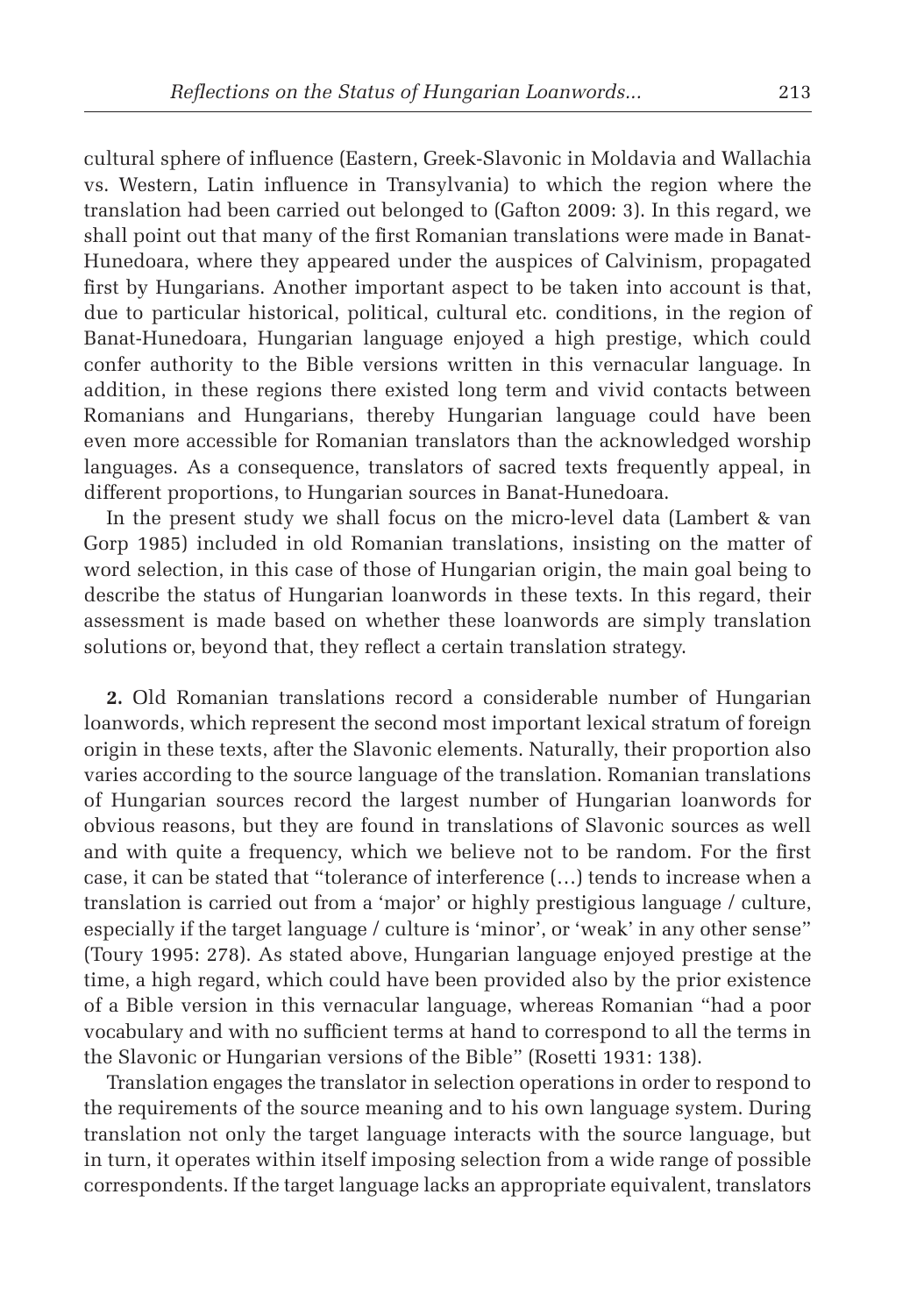may recourse to borrowing. Hence, translations of Hungarian sources $^{\rm 3}$  recorded several Hungarian loanwords of bookish origin, which penetrated into Romanian language and through these translations some of them were preserved in the following centuries as well, eventually entering the spoken use too, at least in certain regions. On the other hand, translators also appealed to *a priori* linguistic data, i.e. Hungarian loanwords of folk origin, borrowed in previous epochs, which interweave old Romanian translations. In each case translation appears as a problem-solving event, but applying a direct or an oblique translation technique is not always determined by linguistic constraints only. In other words, the use of Hungarian loanwords in these translations does not always respond to a real necessity imposed by a need for equivalence (for examples see *infra* 3.4.4).

**3.** In a target-oriented approach, the target text is interpreted as a result of the constraints and influences of the target linguistic (and cultural) context, or as a cause for the introduction of changes into the target system. In this regard, Hungarian loanwords function to fill a conceptual gap, to express a nuance of an existing notion or, in other cases, to enrich or to refine the Romanian language system by enlarging its synonymic series in order for it to become an instrument of culture capable of rendering the biblical texts. The former two cases may reflect a linguistic necessity, while the latter one seems more like a strategy, especially in certain contexts, as we shall see in the following.

The translator as a target culture agent negotiates contextual constraints pertaining to the target culture in its historical, geographical, social and ideological coordinates. In this regard, Hungarian loanwords are fully justified, especially given the context of Romanian–Hungarian bilingualism in the region of Banat-Hunedoara, where the majority of the analysed Romanian translations belong to (exceptions being  $\text{cs}, \text{cc}_2$ ,  $\text{cr}$  and certain texts from  $\text{cs}$ ). In other words, in these translations, Hungarian loanwords – even if they do not reflect a necessity of the system – are neither futile nor peripheral since they are part of the regional norm, which not only accepts or tolerates Hungarian elements, but in which these are quite natural.

In order to determine whether Hungarian loanwords represent solely required elements of the translation, i.e. they solve a problem arising in the source text,

<sup>3</sup> See *Molitvenic* [The Prayer Book] (1564), whose original is considered to be the Hungarian *Agenda azaz Szentegyházi chelekedetec, Mellyeket követnek közönségesképpen a keresztényi Ministerec és Lelkipásztoroc* [Agenda i.e. holy deeds of Church which are commonly pursued by Ministers and Pastors, my translation] (Drăganu 1921-1922: 267; Gheţie 1982: 13-15; Gheţie & Mareş 1985: 267). Another Romanian translation which has Hungarian sources is *Cartea de cîntece* [The Book of Psalms] (1570-1573) (Gheţie & Mareş 1985: 114). Probably the most complex old Romanian translation is *Palia de la Orăştie* [The Old Testament from Orăştie] (1581-1582) which, beside a Latin edition of *Vulgata*, follows Heltai's *Pentateuh*, a Hungarian version of the Bible (see the demonstration of M. Roques, in the *Preface* of his edition po 1925: III – LXIII).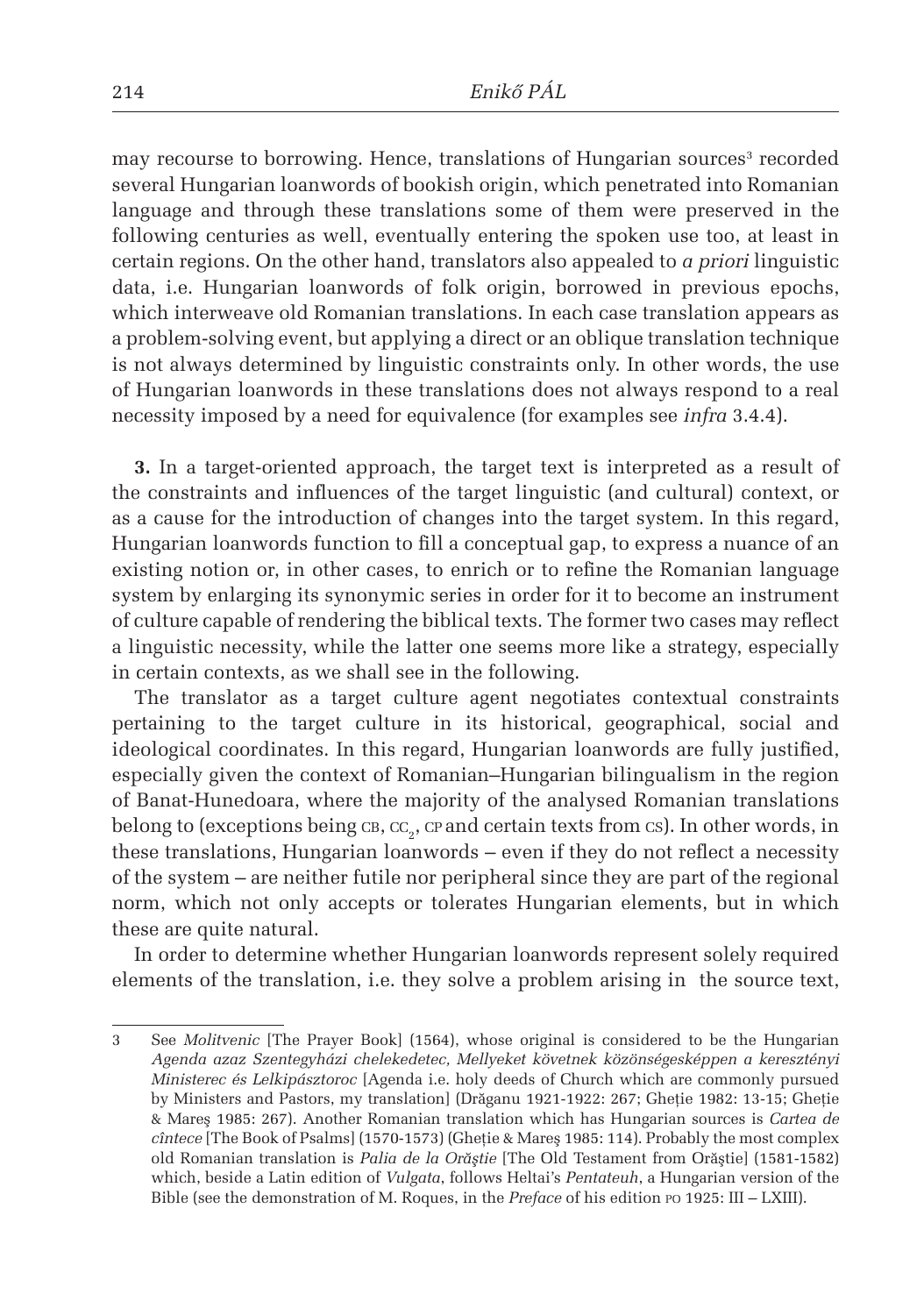or, beyond that, they reflect a deliberate and assumed strategy, we shall continue with a few examples.

**3.1.** Hungarian loanwords of bookish origin do not need particular explanations since their use is quite evident. They solve an immediate problem either because Romanian language did not have a proper term to denote a notion encountered in the source text, or because, for some reason, the Hungarian word seemed more suitable. They co-occur with their etymons from the source text, being characteristic especially of Calvinist Romanian texts from Banat-Hunedoara. They have relatively few derivatives, inflections and compounds and their functionality is limited to only one sequence of the target text, namely in which they appear. This is the case of words such as: *batăr* 'at least, though'; *gheman* 'diamond'; *jemblă* 'white bread'; *lepiniu* 'pita, crumpet'; *mereu* '(of gold) authentic, pure'; *rudă* 'pole'; *siriu* 'tool', 'instrument', 'weapon'; *a sucui* 'to accustom'; *şinor* 'string', 'snare', 'braid', 'cord' (in po); and *nemzet* 'nation'; *uluită* 'confession' (in FRAG. TOD.).

In a few cases the distinction between folk and elitist Hungarian loanwords is somewhat difficult to make since their co-occurrence with their etymons from the source text may only reinforce a term already in use. This might be the case of: *a aldovani* 'to sacrifice (oneself), to offer (oneself)'; *a aldui* 'to bless'; *berc* 'grove', 'copse', 'thicket'; *giolgiu* 'shroud, fine cloth' (in po). The first two have a common root which proved to be quite productive in Romanian, which may imply their folk origin and a spoken usage however restricted. The term *berc* 'grove' had been recorded in the previous century as well as subsequently, which may reflect its spoken use. As for *giolgiu* 'shroud', it has no other attestations from the sixteenth century but it has been noted in nowadays' speech. In these cases, inserting the Hungarian loanword might not represent a constraint due to the source text, or, in any case, not exclusively imposed by it, but perhaps the translator's decision, an option as natural as the choice for any other element of his active vocabulary as a bilingual speaker.

There are some cases in which the Hungarian etymon does not appear in the source text or it does but in another passage, different from the context in which the loanword is included in the target text. Here we could mention words such as: *alnic* 'cunning', 'sly', 'treacherous'; *naşfă* 'binding', 'ornament (of clothing)', 'jewellery'; *a văndăgi* 'to precipitate, to throw', 'to besiege' (in po). The fact that these are used relatively independent of the source text, preceding or following their etymons, may be regarded as a clue for their folk status, not certainly though, since the translator's mind is able to retain, during translation, data which then can be employed independently of the source text. Thus, considering their isolated occurrences (recorded only in po), we shall regard them as loanwords of bookish origin rather than otherwise.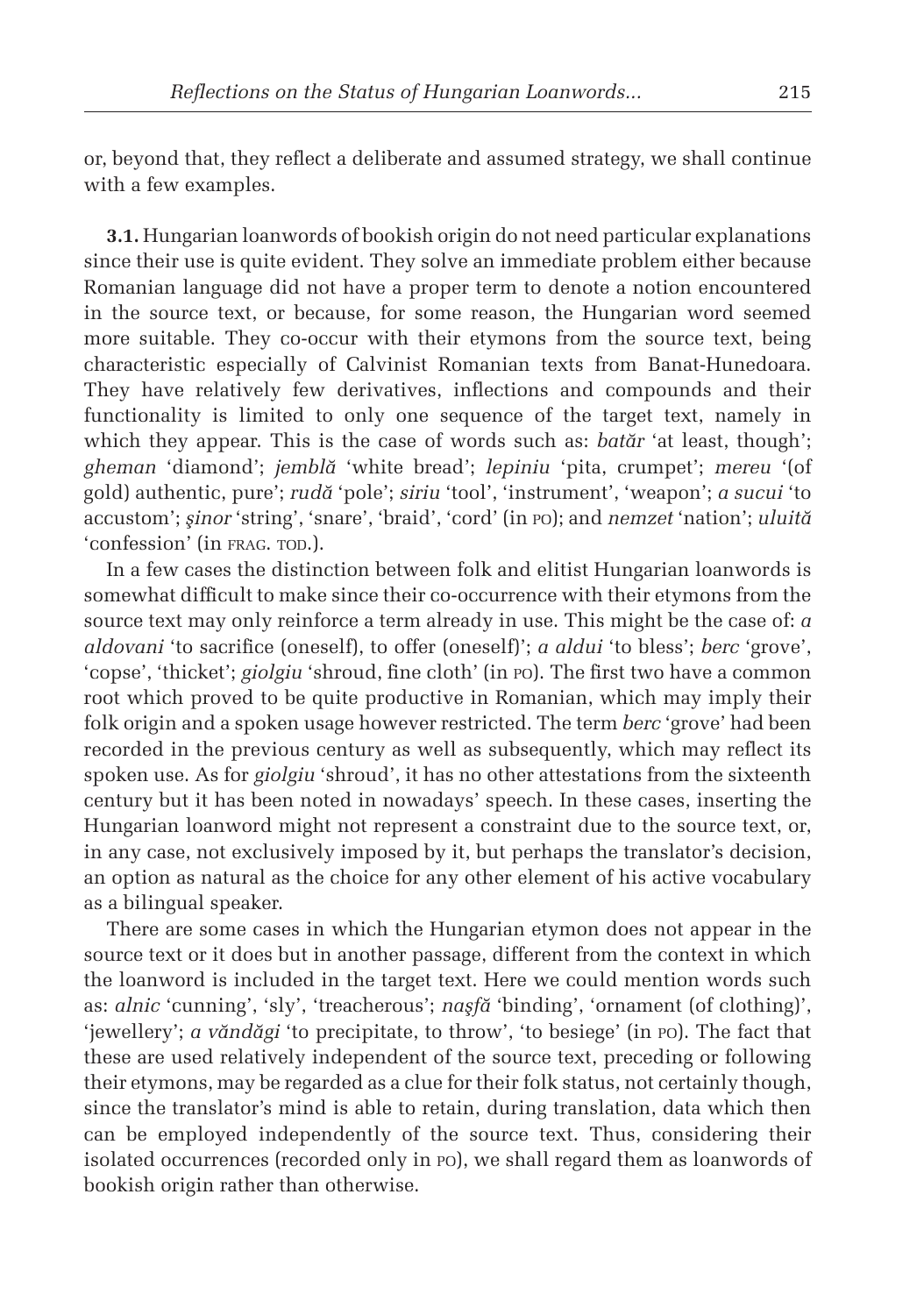There are some other loanwords, which are used relatively independent of the source text too. This is the case of *a adăvăsi* 'to ravage, to perish' with a single occurrence in po (*Gen*., 49/7), where it corresponds to Hung. *el szelesztem* 'to perish'*.* Similarly, *pochiolat* 'veil (to cover the head)' renders, in the passage in which it appears (*Ex*., 29/9), another Hungarian word: *föketöket* 'veil'*.* Different correspondents in the source text also has the Romanian word of Hungarian origin *a (se) (în)tîlni* 'to meet', 'to cross', 'to overlap', which translates various Hungarian expressions, such as: *összue ér* 'to meet' (*Ex*., 28/27, 39/20) or *leszec szömbe vele*  'to cross' (*Gen*., 32/20). Another interesting case is that of the Romanian word of Hungarian origin *aleaniş* (see also *aleaneş*) 'enemy', 'opposer' which, in all its occurrences, corresponds to Hung. *ellenség* 'enemy'. As a matter of fact, the latter Hungarian word is, in turn, the etymon of another loanword in Romanian, i.e. *alenşig* 'enemy'*,* recorded in another Romanian translation of Hungarian originals (in frag. tod.). Although the bookish origin of *aleaneş* 'enemy' may not be excluded, what is remarkable is that translators have chosen this form over *alenşig* 'enemy', which has its etymon in the source text as correspondent to the former one.

**3.2.** Perhaps easier to deal with are those Hungarian loanwords which are savant neologisms belonging to the Hebrew terminology of the Bible and which translators could have borrowed, sometimes without any formal adaptation, directly from the Hungarian source. This is the case of words such as: *pint*  'measure for liquids'; *sicluş* 'old Hebrew coin' (in po); *amen* 'Amen!' and *joltar* 'psalm' (in FRAG. TOD.), which appear as an immediate replica to the source text. The last two ones do not respond to a real necessity, since the Romanian language already possessed conventional terms for the notions they denote. Thus their presence might be explained either by the bilingual status of the translator, whose speech combines the two linguistic systems in such a manner in which he no longer considered necessary to replace the Hungarian words with their Romanian correspondents, or by the regional norm, in general, which had been strongly influenced by the Hungarian language accepting such forms. On the other hand, it is not excluded either that these loanwords reflect a certain acquaintance with Hungarian liturgical terminology, a habituation preserved, to a certain degree, in the seventeenth century as well.

**3.3.** The folk or elitist nature of one and the same Hungarian loanword may also vary according to the region referred to. In other words, the same lexical item may be considered of folk origin and usage in an area of direct contact between Romanians and Hungarians and gain strictly or mainly elitist usage in another area, where there were no contacts or, in any case, less vivid relations between the two nations. In the latter case, the term in question could not have been familiar to use and, thus, it has been retained in the Romanian translation due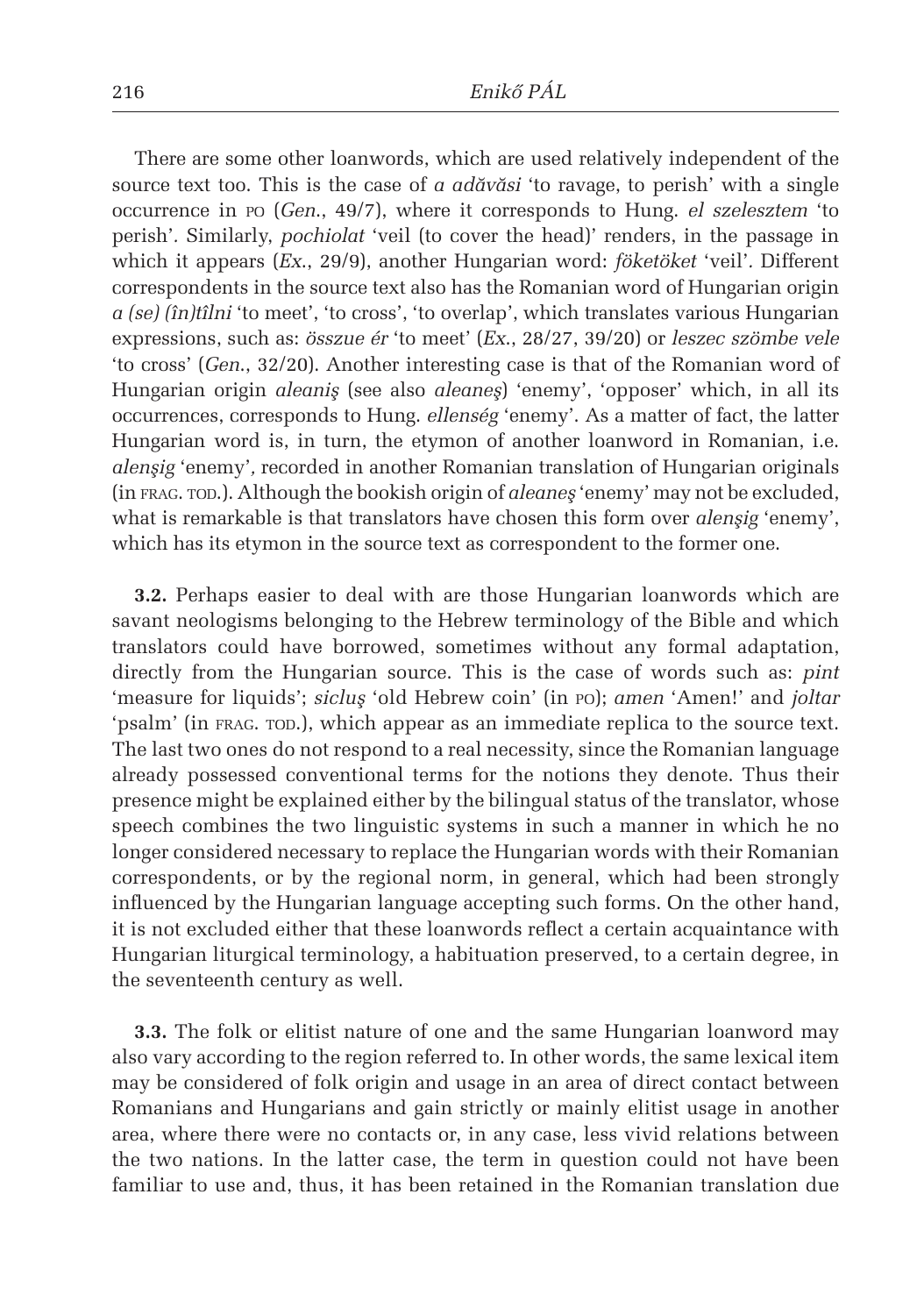to other considerations than where it possibly belonged to the regional norm. For instance, it is interesting to see how the word *alcam* 'wickedness, trap' of Hungarian origin was recorded in the sixteenth century, in a region where it would be less motivated. It appears in two South-Transylvanian texts of Coresi, in  $cr$  and in  $cc$ , (173/30), though the term was attested thereafter especially in North-Transylvania. Thus, its presence in the Coresian texts might have been due to the influence of some Northern originals.

In principle, the bookish origin of a Hungarian loanword encountered in a translation which had no Hungarian sources may be verified, to a certain degree, by collating the linguistic data available for the region where the text was written. For instance, the words recorded in  $\text{CB}$  or in Coresian texts, which have isolated occurrences, not found in any other texts belonging to the region of South-Transylvania, most probably have a bookish origin. Although these elements might be explained by the influence of some Northern originals, it still represents a curiosity how and why these words have not been removed, or replaced by the author, typographer or reviewer of these texts. For instance, the word *a otălmăzui* 'to defend, to safeguard' retains our attention. It was recorded in  $\mu$ o and in cc<sub>1</sub> where it might be due to some Hungarian originals, as it was suggested (Ghetie & Mareş 1985: 239, 267). Nevertheless, its preservation by the quite meticulous reviewer (Coresi) requires some further explanations, not entirely clarified yet. The word *hition* 'poor, miserable' raises more questions which was recorded in cb (*1Cor*., 6, 2) in the sixteenth century. Its distribution includes North-Transylvania and Moldova (Gafton 2001: 244), being less motivated thereof in the text mentioned above.

**3.4.** Hungarian loanwords of folk origin represent a much more complex situation than that of the elitist loanwords. These may be found not only in translations of Hungarian sources, but also in those Romanian translations which have had a Slavonic original. Compared to loanwords of bookish origin in which case the translation decision has been somewhat linguistically conditioned either by the source text or by the target system with certain shortcomings, in the case of those Hungarian loanwords which had been previously retrieved from a territorial variety of the spoken Hungarian language, the selection of this *a priori* material must have been governed by other factors. In this case, the translation decision might have been less constrained in the sense that translators could have granted themselves certain liberties in selecting what the most appropriate word was assumed to be, especially considering that for most of them there were Romanian correspondents to what these loanwords denote. In other words, the use of folk Hungarian loanwords may constitute not only a problem-solving decision, strictly speaking, as it has been for elitist loanwords, but also a technique or rather a strategy to accomplish a translation as felicitous as possible.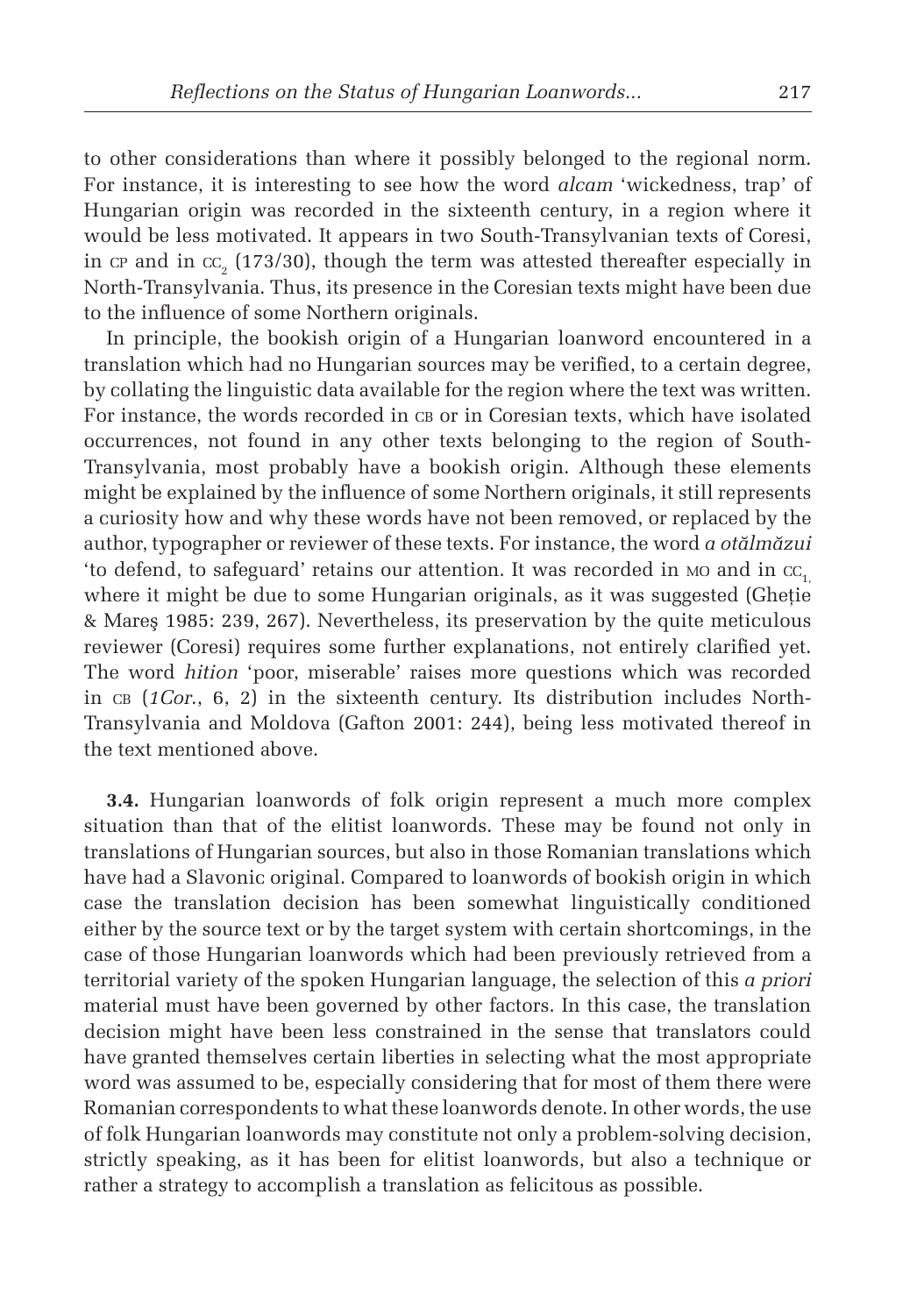**3.4.1.** Whether the translation was made from Hungarian or it had a Slavonic source, lexical units of the source language are substituted by corresponding units in the target language. Naturally, a descriptive study "should start from the empirical fact, i.e. from the translated text itself" (Hermans 1985: 13), but in assessing these equivalences we shall take into account the fact that the target text is not a mere reproduction of the source text. Given the systemic nature of translational phenomena, selection of words is governed by various principles. Thus the network of textual relations present in the source text tends to be transformed or ignored in translation, being substituted by habitual target repertoire options (Toury 1995: 268). This might be observed in cases in which the Romanian translation does not apply the correspondent of Hungarian origin, although its etymon is found in the source text. In this case, the choice is made in favour of another correspondent in use which is of Latin or Slavonic origin. But there are also cases in which the translator alternatively uses different synonyms of the same word, among these being those of Hungarian origin too. Thus, Hungarian loanwords enter various synonymic series within the same translation. For instance, Hungarian loanwords in cv are alternatively used with their synonyms to denote the same extralinguistic reality, forming series such as: *chin – muncă* – *pănătare* 'torment, pain'; *chip – obraz* 'face'; *feleleat – răspuns* – *cuvînt* 'answer'; *gînd – cuget* 'thought'; *hicleşug – sfadă* – *ferecare* – *întorcătură*  'cunningness'; *a lăcui – a prebîndi* 'to reside, to live'; *a (se) mîntui – a (se) spăsi* – *a izbăvi* 'to redeem'; *a ponoslui – a ocări* – *a defăima* – *a oblici* – *a cleveti* 'to reproach, to insult'; *neam – sămînţă* 'nation, ancestry'; *tar – sarcină* 'load'; *a tăgădui – a lepăda* 'to deny'; *vamă – preţ – mită* 'customs' etc. where the forms in bold are folk Hungarian loanwords. Similarly, in cs Hungarian loanwords appear as synonyms to Romanian words inherited from Latin or borrowed from Slavonic: *alămojnă – pomeană* 'alms, pittance'; *beteag – nevolnic* 'weakling'; *bratăş – soţ*  'companion, fellow'; *hiclean – diavol – drac* 'devil'; *fel – rînd* 'kind (of)'; *hasnă – folos* 'utility'; *a îngădui – a ogodi* 'to allow'; *marhă – avuţie* 'wealth'; *samă – număr* 'number'; *oraş – cetate* 'city' etc. In po we could mention series such as: *bărătaş – priiatnic* 'friend'; *beseadă* – *cuvînt – glas – grai – limbă* 'discourse, word, language'; *biruiţi* – *domniţi* 'to reign'; *buduşlău* – *nestătoriu* 'wanderer'; *ciurdă* – *turmă* 'herd'; *a sălăşui* – *a răposa* – *a odihni* 'to repose' etc. 4

As mentioned before, these Hungarian loanwords function as equivalences to the lexical items found in the source text either Hungarian or Slavonic. At this point, it is interesting to see what the factors were which determined or influenced, in a way or another, the selection of these equivalences over others

<sup>4</sup> The given examples are only illustrative. The number of these synonymic series would increase if we selected each and every Hungarian loanword within a translation and gave their synonyms, on the one hand, and if we regarded them in the larger context of old Romanian language, comparing the translations and also other writings of the epoch among them, on the other hand.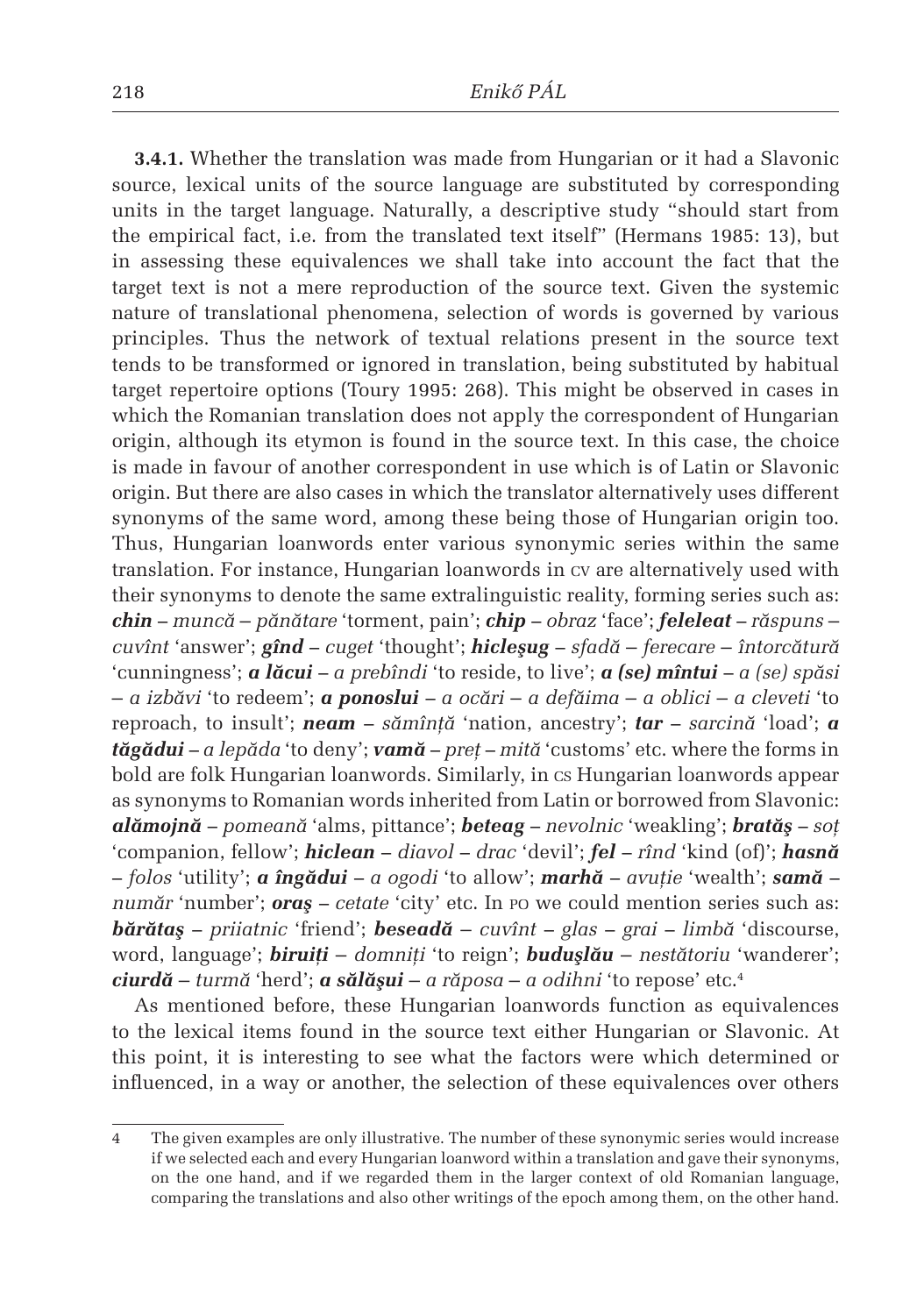possible within the system of the target language. It is known that in a peripheral, less prestigious position within the system, translation will tend to replicate existing models while in a central, prestigious position, translation will be allowed to bring innovation into the system. In this regard, we may observe the fact that, in some cases, the Hungarian loanword appears in the translation as counterpart of an older synonym, which seems to have lost its position within the system, at least in frequency, being concurred, competed and, ultimately, replaced precisely by the former one. This is the case of the Romanian word of Hungarian origin *a (se) mîntui* 'to redeem' which, eventually, replaced in modern Romanian language its older synonym of Slavonic origin *a (se) spăsi* 'to redeem', still in use, but weakened in the sixteenth century. It is also interesting that the Hungarian loanword, in turn, has been rivalled by Sl. *a izbăvi* 'to redeem' in later stages of the Romanian language evolution. In other cases, the Hungarian loanwords function as regional synonyms for older Romanian terms. For instance, *beseadă* 'discourse, word'*, a buduşlui* 'to wander'*, feleleat* 'answer'*, hasnă*  'utility'*, marhă* 'wealth'*, samă* 'number'*, tar* 'load' are loanwords characteristic of the region of Banat-Hunedoara, where these probably corresponded to the regular use and norm of the local dialects. Hence, in this equivalence situation, Hungarian loanwords have been employed in the target language material "not because they are important in any inherent sense, but because they are assigned importance, from the recipient vantage point" (Toury 1995: 12).

**3.4.2.** Naturally, the selection of a Hungarian loanword is not always up to the translator's free choice. There are cases in which these lexical items have been introduced in the target text as a consequence of the translator's applying "techniques of adjustment" (Nida 1964), whose aim has been to produce correct equivalents, adjusting the message to the structural requirements of the target language, producing semantically equivalent structures and providing stylistically appropriate equivalents. Rarely, in translations of Slavonic originals, the choice for a particular Hungarian loanword has been determined by the translators' attempts to render a meaning of the source text as precise and faithful as possible, while the Hungarian term adopted has been probably of bookish origin, previously acquired from Hungarian sources or from other Romanian translations consulted. This might explain, for instance, the use of the Hungarian verb *a pesti* 'to linger' in CB (FA, 20, 16), selected in order to render the meaning assumed by the translator (Gafton 2001: 246). As a matter of fact, the term was recorded in two other translations as well, in cv, whose original is supposed to belong to Banat-Hunedoara, and in CP, a South-Transylvanian text. In all the three texts, the Hungarian loanword appears in the same passage to render the same meaning. 5

<sup>5</sup> See also its derivatives: *pesteală* 'delay' (CB, *FA*, 25, 17) and *pestit* 'slow' (CB, *FA*, 27, 7).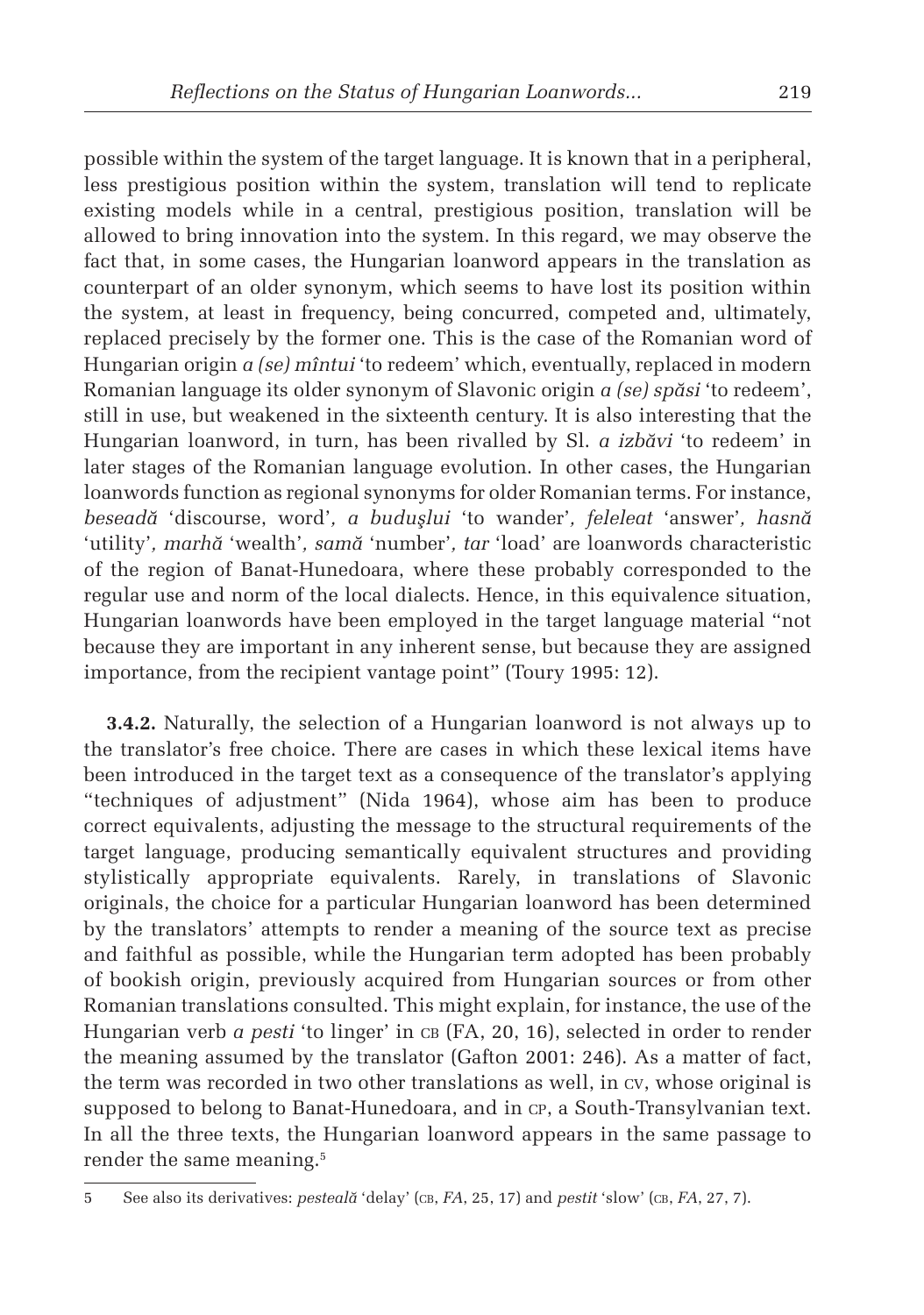**3.4.3.** A completely different situation may be observed in the case of those Hungarian loanwords used in Romanian translations of Slavonic originals, which are preferred even to their Romanian synonyms of Slavonic origin. Such a preference may be observed in cb, where sometimes, apparently unmotivated, Hungarian loanwords are selected for a certain notion to be translated with instead of a Slavonic one (Gafton 2001*:* 242-243). Moreover, this choice is made even in situations in which other translation versions included, in the same passage, a term of Slavonic origin. For instance, the Romanian word of Hungarian origin *celuitor*  'deceptive' is preferred in cb (*Sp*. *la 2Ioan*) to its synonyms of other origin *prilăstitori*  'alluring' and *înşelătoriu* 'deceitful' (*2Ioan*, 1, 7) recorded in cp. Similarly, the verb *a făgădui* 'to promise' seems to represent a free option of the ca's translator since, in the sixteenth century, it had its synonyms: *a giurui* 'to swear' (cv) and *a jura* 'to swear' (cp), recorded in the other versions of the biblical text.

As a matter of fact, a certain degree of propensity with respect to Hungarian loanwords may be observed in the seventeenth century as well, particularly in religious texts. This kind of deliberate disposition to Hungarian loanwords, especially in passages where other versions of the same text prefer other terms, may be traced, for instance, in NTB (Gafton 2005: 146). Thus, the Romanian word of Hungarian origin *oraş* 'city' is almost generally used in NTB, whereas its synonym of Latin origin *cetate* 'city' prevails in cb, cp and bb; similarly, *chipurele* 'faces', which is of Hungarian origin, is preferred in NTB (FA, 7, 43) to *obrazele* 'faces' (CB, cp) which is a word of Slavonic origin; *tîrnat* 'porch' (NTB, FA, 3, 11) of Hungarian origin is preferred to *tindă* 'porch' (in cb, cp) of Latin origin; and the word of Hungarian origin *viteaz* 'valiant' prevails in NTB (FA, 10, 7) over *voinic* 'brave' (in cb, cp) of Slavonic origin. Besides these, NTB records other Hungarian loanwords too, such as: *beseadă* 'discourse'; *a cebălui* 'to stun, to (be) bewilder(ed)'; *a murgui* 'to reprove, to trouble, to tease'. Most probably, some of the Hungarian loanwords have been perceived by translators as part of the "cult norm" in BB as well (Gafton 2005: 137). In this regard, we shall give only one example, that of the Romanian verb of Hungarian origin *a birui* 'to command, to govern, to dominate', which also has different derivatives, such as those written in bold in the following contexts: *biruitoriu* și judecătoriu 'conqueror and judge' (BB), chosen over jude 'judge' (CB, cp) or *domnu* 'lord' (ntb); *biruinţa limbilor* 'reign over languages (or peoples)' (bb) as opposed to *tinearea limbilor* 'holding of languages (or peoples)' (NTB); or *întru a ta biruință* 'in your command' (BB) instead of *în putearea ta* 'in your power' (NTB).

**3.4.4.** Sometimes the motivation which stays behind the use of a Hungarian loanword in a certain segment of the target text seems to exceed the translation task itself. In other words, some of the lexical items do not correspond to a meaning found in the source text, but they appear as fillings, not entirely unjustified though. They seem not to satisfy an actual translation need, but rather other Skopos. Old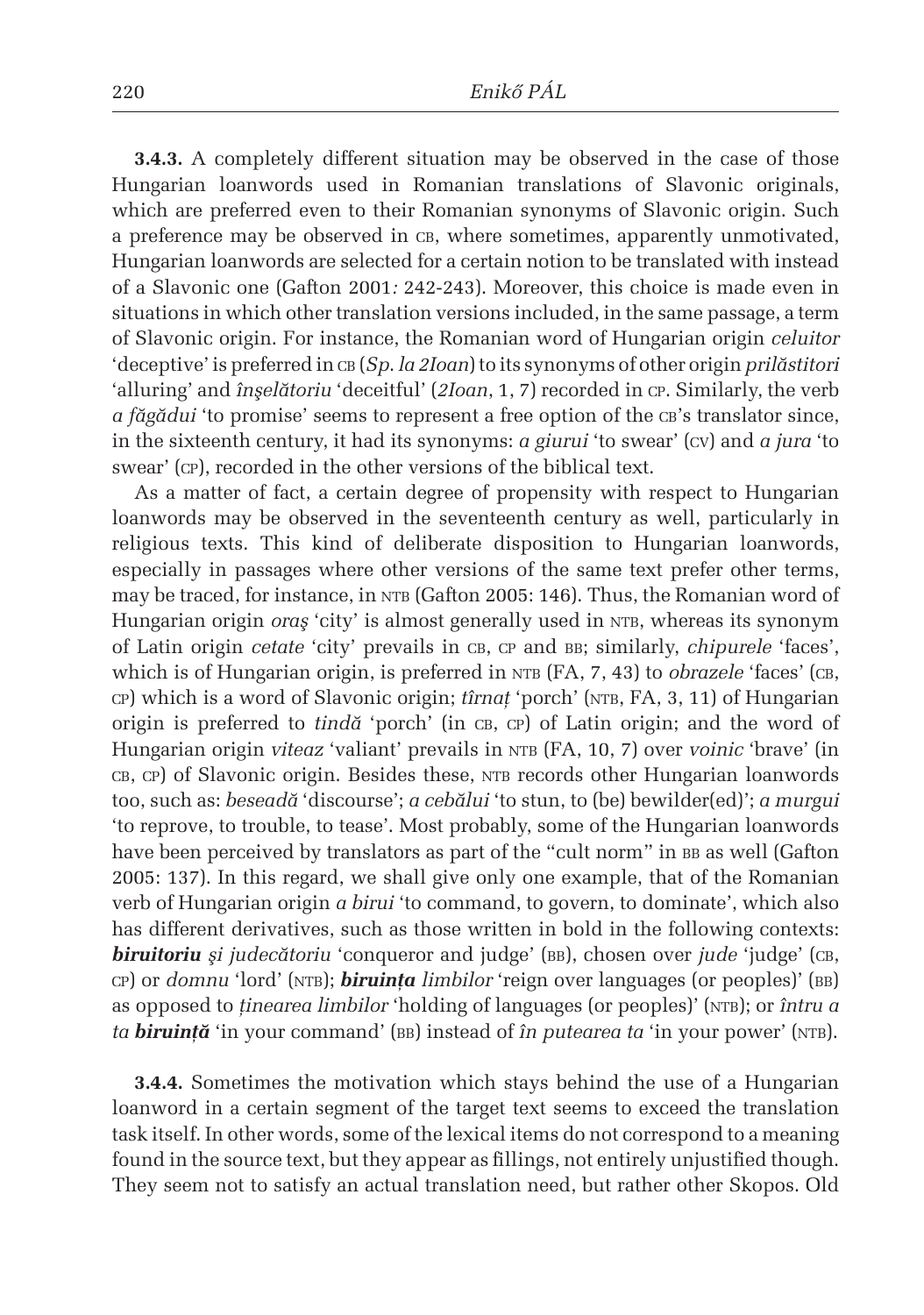Romanian translators seem to assume roles other than that of a translator, strictly speaking. While in the case of the segment: *Nestătoriu şi buduşlău* 'Restless and wanderer' (po, *Gen*., 4/12), the use of the Hungarian loanword written in bold does correspond to a translation task since the source text imposes the presence of both terms (cf. *Nyughatatlan es Budoso* 'Restless and wanderer') and, furthermore, there is a slight difference in nuance between the two synonyms; the presence of a Hungarian loanword in the context of its partial synonym is not always imposed by the source text, neither by linguistic requirements of the target language. For instance, the use of *hasnă* 'utility' (< Hung. *haszna*)*,* although in Romanian there existed *folos* 'utility'*,* and especially in the context of the latter one – see in: *Folosuri şi hasne* 'Utilities and utilities' (po, *Preface*) – seems to have its explanation beyond the requirements of the Romanian language system since neither of these synonyms has specialized its meaning, nor have they semantically overloaded (Gafton 2010: 79). Nevertheless, the use of the Hungarian loanword is not superfluous nor parasitic, not even in the context above (somewhat independent of a source text), since, at that time, the term in discussion was in use in the spoken local dialect, perceived, probably, as according to the regional norm. Thus, Romanian translators might have intended here to enrich a certain synonymic series, endowing Romanian language with a means of expression appropriate to religious content. An argument of this claim might be the fact that the Hungarian loanword follows its Romanian synonym, as an addition to it. There are other examples too, in which a Hungarian loanword is included in the same context as its Romanian counterpart, being used as synonyms in the given passage. This is the case of *samă* 'number'*,* in: *Sama şi numărul* 'Number and number' (po, *Preface*); of *sălaş* 'shelter'*,* in: *Numărul sălaşelor şi locurelor* 'Number of shelters and of shelters (places)' (po, *Preface*); or of *aleaneş* 'adversary'*,* in: *protivitoriu va fi aleaneşului tău* 'adversary shall be to its adversaries' (po, *Ex*., 23, 22).<sup>6</sup> In these contexts, there are multiple explanations for the use of the Hungarian loanwords. On the one hand, they may reflect the current use of the regional norm and, as such, they are common and natural elements either in the creative process of elaborating a message, in the first two examples, or in the course of a translation task, in the latter example. On the other hand, it is not excluded that translators were aware of the regional character of these Hungarian loanwords and, as a consequence, they intended to clarify their meaning, repeating it by their Romanian synonyms. This explanation by the Romanian synonyms following the Hungarian loanwords might have been necessary, since translators' intention

<sup>6</sup> The structure is, in fact, a calque of a Hungarian expression. It is interesting, however, that while the Hungarian source repeats the same word (cf. *ellensege leszec a te ellensegednec* 'I shall be enemy to your enemy'), the Romanian translator chooses to apply two different synonymic lexemes (*protivitoriu* 'enemy, adversary' and *aleaneş* 'enemy'). This fact may show a tendency to refine the utterance.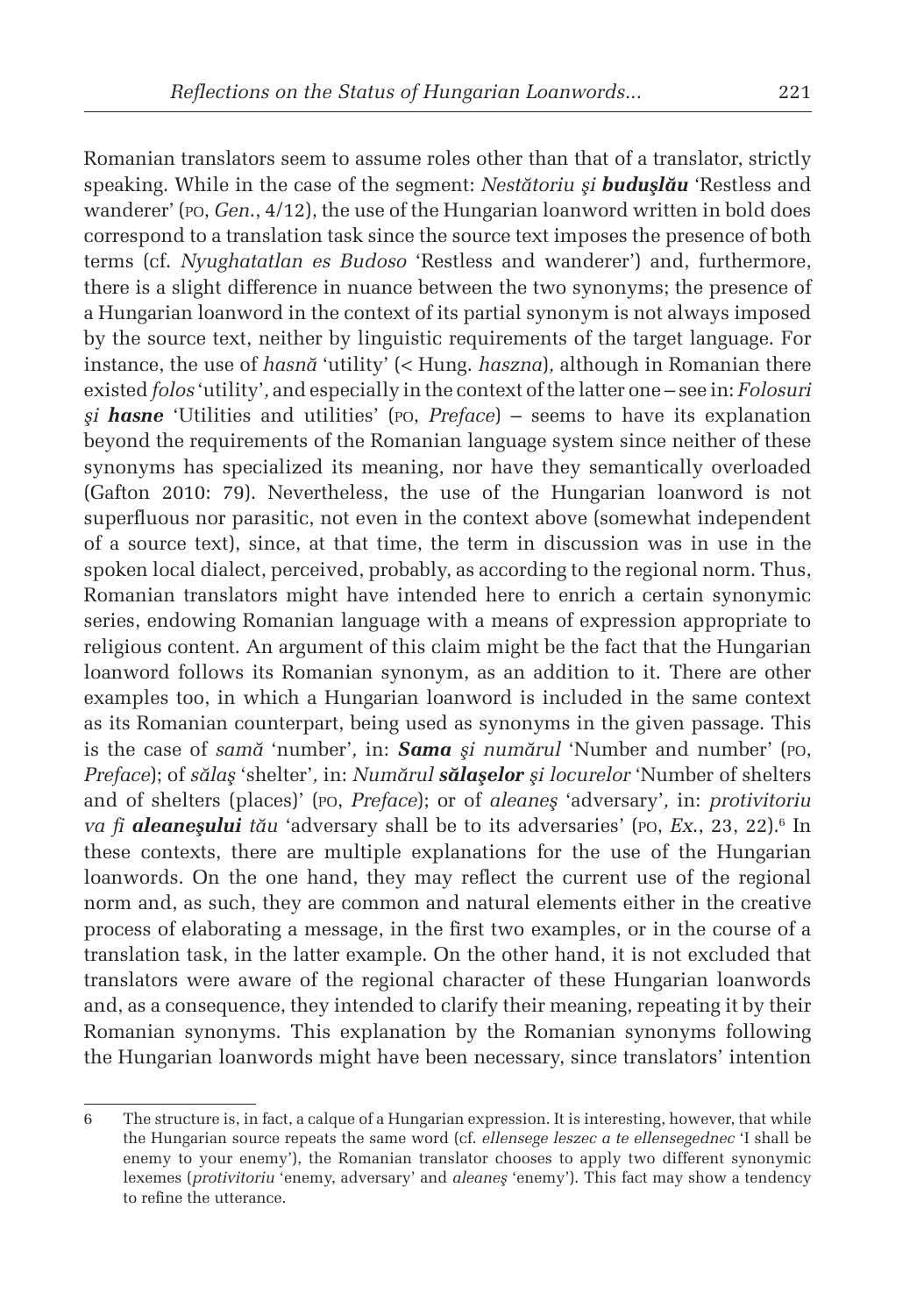had been to address to all Romanians, including those who did not belong to the region of Banat-Hunedoara and, thus, for whom these loanwords might have been unknown. As a matter of fact, this need for an additional explanation may be found in the case of the word *băsău* 'revenge' too*,* included in the passage: *Sta-voiu băsău sau în alean* 'I shall take revenge or (be) against' (po, *Gen.* 9, 5). In this passage, the Hungarian loanword appears, in fact, as a result of a Hungarian calque (cf. *boszszut álloc* 'I shall take revenge') and, therefore, it probably required certain clarification. It is interesting, however, that this clarification is made by the use of another Hungarian loanword (*în alean* '(be) against, adversary'), which shows that this latter word had been previously acquired occupying a stronger position in the system being more common than the former one. Additionally, it is not excluded either that by these Hungarian loanwords translators could have intended to refine and nuance the means of expression in Romanian, since they might have felt their native language to be less developed in this respect, at least compared to the source languages.

**4.** Overall, Hungarian loanwords function both as *strategy*, i.e. a planned, explicit, goal-oriented procedure, adopted to achieve a certain objective, and as *tactics* or (sequence of) steps, locally implemented.<sup>7</sup> As a strategy, they stand for the whole translation event including what is happening before and after the translation itself, while as tactics they play a role in the translation act. Sometimes Hungarian loanwords are used as "procedures" (Newmark 1988), applied to smaller units of language, whereas in other cases they may be regarded as "methods" based on the whole text. For instance, in po, Hungarian source language structures are, occasionally, so conspicuously imitated in the target text as if "the Romanian translator needed to show someone that a Hungarian source has been used" (Arvinte & Gafton 2007: 87).

The translator may manipulate the linguistic material in order to produce an appropriate target text segment. Some of these strategies are globally implemented, others are of local impact, both contributing to comprehension or production (see also Chesterman 1997: 92). Hungarian loanwords of bookish origin usually appear as a result of controlled, conscious processes employed to solve local problems. In case of folk Hungarian loanwords there is yet another possibility. Sometimes the selection of these lexical items could have been an uncontrolled or automated process since it is quite hard to tell what is going on in the "black box" of the translator. Being a bilingual speaker and an exponent of a certain regional dialect, he might not always have taken into account attentively which Hungarian loanwords would not be understood by speakers of another dialect, whether monolinguals or not. Hence, there could have been situations in which a loanword of Hungarian origin recorded in the target text was presumably less consciously included, i.e.

<sup>7</sup> For terminological explanations of *strategy*, *technique*, *tactic* etc. see also Yves Gambier.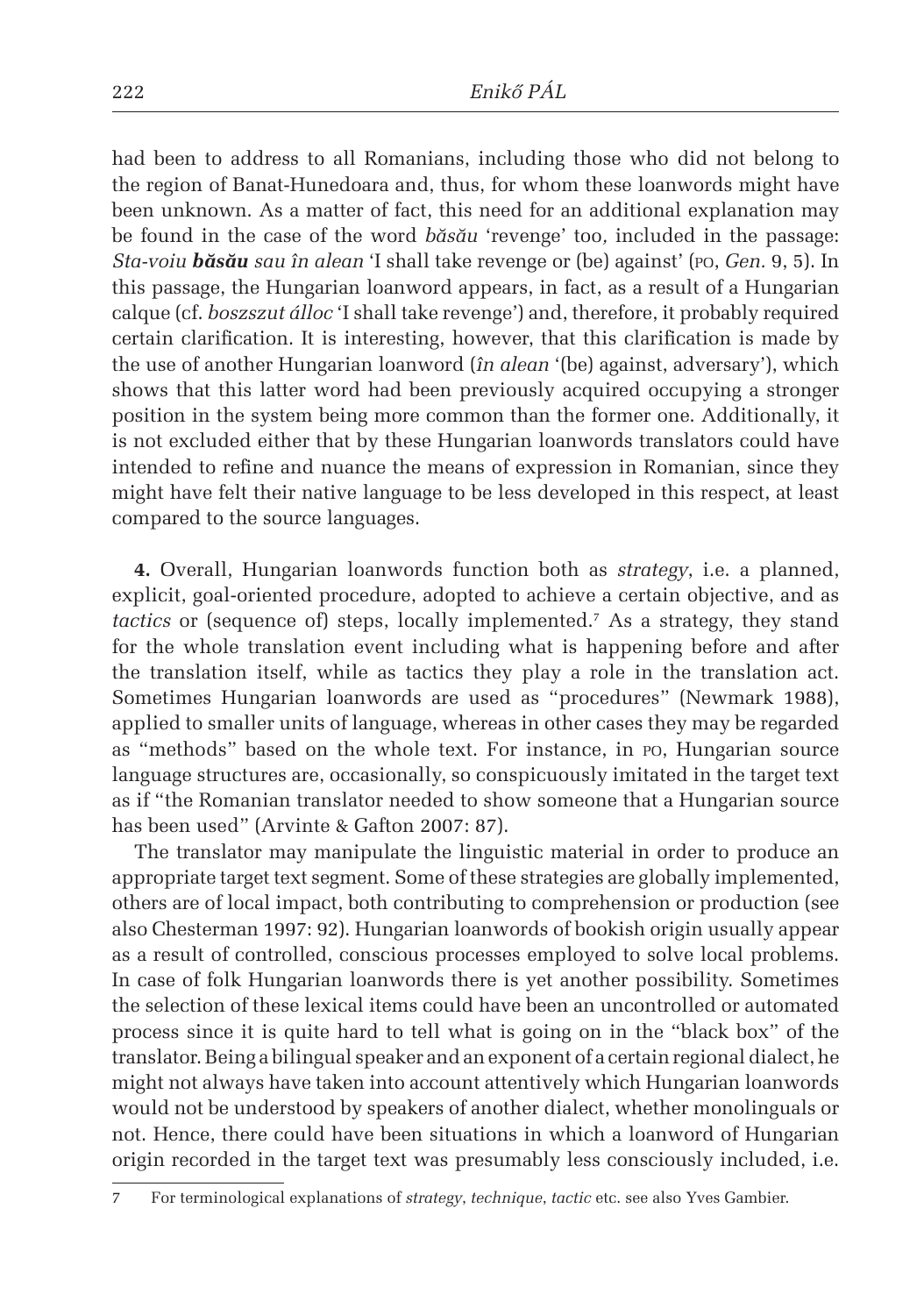translators being less aware of the possible reactions of the reader. On the other hand, a feature given in the source text segment might not represent a difficulty to the translator, but the chosen solution might become problematic for the reader (see Lörscher 1991). As mentioned before, the translators belonged mostly to a region strongly influenced by Hungarian, which may explain the considerable number of Hungarian loanwords in these Romanian translations. Among them there were many loanwords which were familiar in other regions less influenced by Hungarian too. But, definitely, there were terms which were unknown not only for readers from other linguistic areas, but also for the ones belonging to the same region. This is the case of many calques of Hungarian structures too. Some of them were probably understood without any particular problem by readers of Banat-Hunedoara who had been acquainted with the Hungarian way of expression and, thus, even if they encountered an unknown word in a passage, they could unravel the meaning of the given passage. For readers of other areas, on the contrary, a difficulty might have posed not only a given lexical item but also the unusual association or order of certain lexemes, whether familiar or not.

Naturally, translation decisions are the final outcome of a rational activity, based upon consideration of risks, benefits, alternatives, comparisons, previous solutions from earlier translations, etc. Hence, in overall, Hungarian loanwords have been selected with great care, especially due to the religious content of the translations. Thus, translators had to ensure the readers about the credibility of the text, on the one hand, and to provide them intelligibility, on the other hand, which also presumed to discard, as far as possible, of all unnecessary or regional elements since God's words had to be conveyed to everyone, regardless of their territorial affiliation.

The selection of Hungarian loanwords corresponds to both initial, i.e. of semiotic priority and operational translational norms (see Toury 1995: 54–55). In the first case, translators favoured the choice for a certain Hungarian loanword in order to accomplish either adequacy, i.e. adherence to source culture norms, since the Hungarian Bible translation and language were given high regard, or acceptability, i.e. a preference for the norms of the target culture whenever the need to intelligibility prevailed.

Undoubtedly, there existed textual-linguistic norms too, which governed the choice of target textual-linguistic material to replace the one found in the source text. Some of the target language solutions provided by the translators are retrieved through automatic or routine processes, given their bilingual status. The frequent use of certain solutions can become routine, although a boundary between routine and non-routine translation strategy and solution is sometimes difficult to draw. The translators' actions lie between unconscious, preconscious or potentially conscious and conscious strategies, according to their situation. For instance, the choice to name the first two books of the Bible translation po as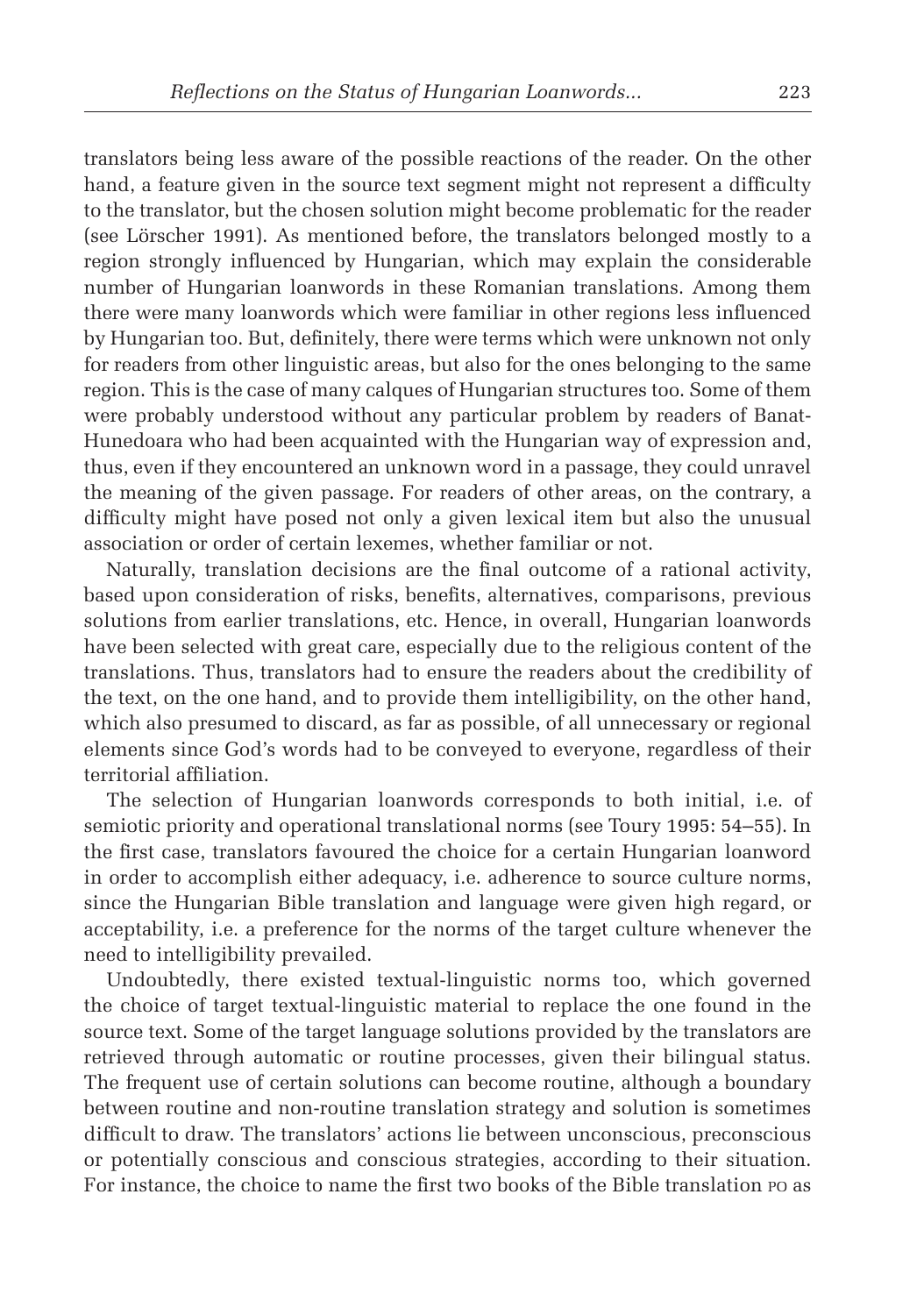*Bitia* 'Genesis' and *Ishod* 'Exodus', which follow the Slavonic tradition, despite the fact that the Romanian translation did not have a Slavonic but Latin and Hungarian sources, shows the translators' intention to justify and legitimate the target text since, in that time, Slavonic was the acknowledged church language.

In the majority of the cases, the choice for Hungarian loanwords as literal and / or free translation, formal and / or dynamic equivalences is goal-oriented, focused on facilitating the translation task (see Lörscher 2002). Hungarian loanwords in this perspective function as problem-solving techniques, aiming at particular choices about specific points of the translated text. As such, their use is due to constraints either of the source text, in which case they appear as a response to a need for adequacy, or of the target language system, where they are needed in order to fill certain lacunas. Less commonly, the use of a given Hungarian loanword appears as a preference for a model, i.e. Hungarian, which has been considered superior in one respect or another. Finally, Hungarian loanwords, though rarely, seem to reflect a strategic decision, whose aim exceeds the translation per se.

## **References**

### **Text editions**

- bb = *Biblia 1688* [*Bible 1688*], edited by V. Arvinte, I. Caproşu, Al. Gafton, Laura Manea, N. A. Ursu, 2. vol., Iaşi, 2001, 2002.
- cb = *Codicele Bratul* [*Codex of Brat*]*,* edited by Alexandru Gafton, Iaşi: Alexandru Ioan Cuza University Press, 2003.
- cc1 = Coresi, *Cazania I*, cca 1567 [*1st Homiliary*, aprox. 1567], edited by Vladimir Drimba, Bucureşti: Romanian Academy Press, 1998.
- cc2 = Coresi, *Cazania a II-a*, Braşov, 1581 [*2nd Homiliary*, Braşov, aprox. 1581], edited by Sextil Puşcariu & Alexe Procopovici, Bucureşti, 1914.
- cp = *Texte de limbă din secolul XVI* [*Texts of (Romanian) language from the sixteenth century*], reproduced in facsimile, edited by I. Bianu, Romanian Academy member, *IV. Lucrul Apostolesc. Apostolul tipărit de diaconul Coresi la Braşov în anul 1563* [*IV. The Apostolic Act. The Apostle printed by Coresi in 1563 at Braşov*], Bucureşti, 1930.
- cs = *Codex Sturdzanus* [*Codex Sturdzanus*], philologic and linguistic study, text edition and glossary of words by Gh. Chivu, Bucureşti, 1993.
- cv = *Codicele Voroneţean* [*Codex from Voroneţ*], critical edition, philologic and linguistic study by Mariana Costinescu, Bucureşti: Minerva Press, 1981.
- frag. tod. = *Fragmentul Todorescu* [Fragment of Todorescu], philologic and linguistic study, text edition and glossary of words by Ion Gheţie. In: *Texte româneşti din secolul al XVI-lea. I. Catehismul lui Coresi. II. Pravila lui Coresi.*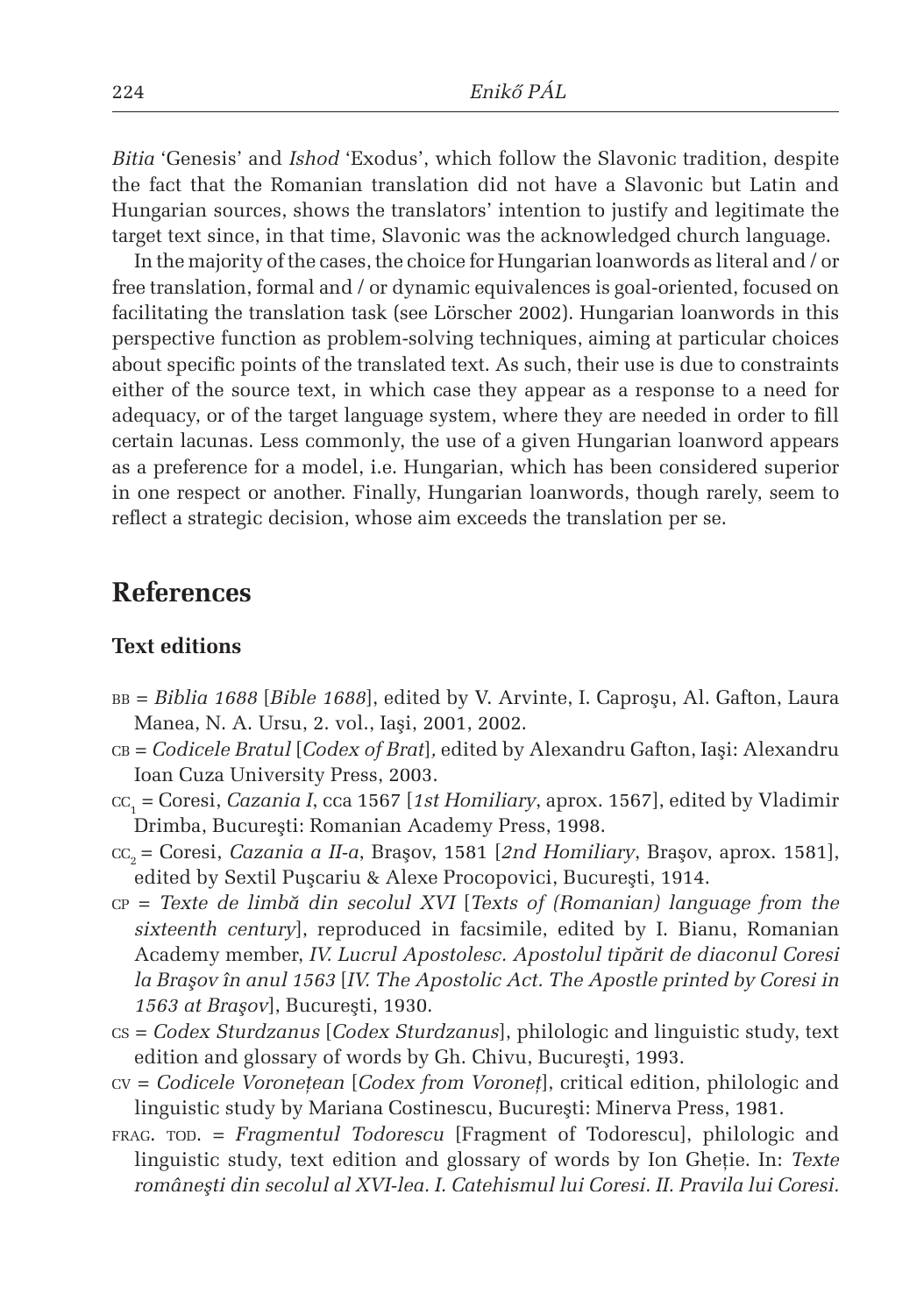*III. Fragmentul Todorescu. IV. Glosele Bogdan. V. Prefeţe şi epiloguri* [Romanian texts of the sixteenth century. I. Catechism of Coresi. II. Laws of Coresi. III. Fragment of Todorescu = The Book of Psalms. IV. Glosses of Bogdan. V. Prefaces and Epilogues], Gheţie, Ion (coord.), Bucureşti: Academy Press, 1982. 259–364. mo = Coresi, *Molitvenic rumânesc*, cca 1567 [*Romanian Prayer Book,* aprox. 1567], edited by Vladimir Drimba, Bucureşti: Romanian Academy Press, 1998. ntb = *Noul Testament* [*The New Testament*], first printed in Romanian in 1648 by Simion Ştefan, Bishop of Transylvania, reedited after 350 years with the blessing of His Grace Andrei, archbishop of Alba Iulia, Alba Iulia, 1998.

- po = *Palia de la Orăştie (1582), I., Textul* [*The Old Testament from Orăştie (1582), I., The Text*], text edition by Vasile Arvinte, Ioan Caproşu and Alexandru Gafton, Iaşi: Alexandru Ioan Cuza University Press, 2005.
- po 1925 = *Palia d'Orăştie 1581-1582, I (...)*, Préface et Livre de la Genèse publiés avec le texte hungrois de Heltai et une introduction par Mario Roques [*The Old Testament from Orăştie 1581-1582, I (...), Preface and the Book of Genesis published by Mario Roques, accompanied by the Hungarian text of Heltai and by an introduction*], Paris, 1925.

#### **References**

- Arvinte, Vasile & Alexandru Gafton. 2007. *Palia de la Orăştie (1582). II. Studii*  [*The Old Testament from Orăştie (1582). II. Studies*]. Iaşi: Alexandru Ioan Cuza University Press.
- Chesterman, Andrew. 1997*. Memes of Translation: The Spread of Ideas in Translation Theory.* John Benjamins Publishing.
- Drăganu, Nicolae. 1921–1922. Din cel mai vechiu molitvenic românesc [From the Oldest Romanian Prayer Book]*. Dacoromania,* II: 253–326.
- Gafton, Alexandru. 2001. *Evoluţia limbii române prin traduceri biblice din secolul al XVI-lea* [*Romanian Language Evolution through Biblical Translations from the 16th century*]. Iaşi: Alexandru Ioan Cuza University Press.
- Gafton, Alexandru. 2005. *După Luther. Traducerea vechilor texte biblice [After Luther. Translation of Old Biblical Texts]*. Iaşi: Alexandru Ioan Cuza University Press.
- Gafton, Alexandru. 2009. Relația dintre sursele traducerilor biblice și concepția de la baza acestora [The Relationship between the Sources of Biblical Translations and their Basic Translation Theory]. In: Gafton, Alexandru; Guia, Sorin & Milică, Ioan (eds.), *Text şi discurs religios* [*Religious Text and Discourse*], 125– 134. Iaşi: Alexandru Ioan Cuza University Press.

http://media.lit.uaic.ro/gafton/relatiacusursele.tdr1.pdf (25 July, 2012).

Gafton, Alexandru. 2010. Consecinţele profunde ale contactelor lingvistice [The Profound Consequences of Linguistic Contacts]. In Chivu Gh., Oana Uţă-